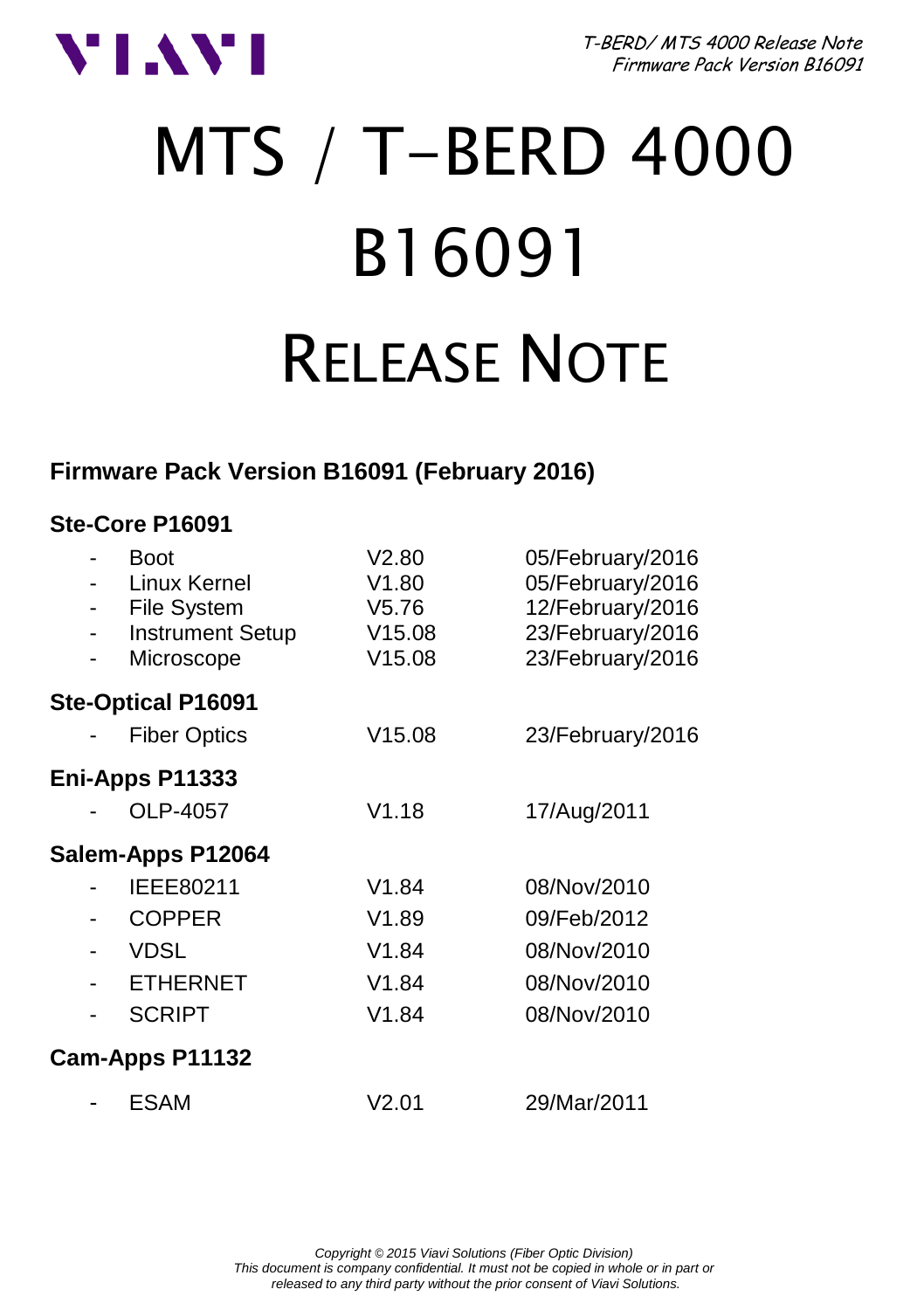

# **CONTENT**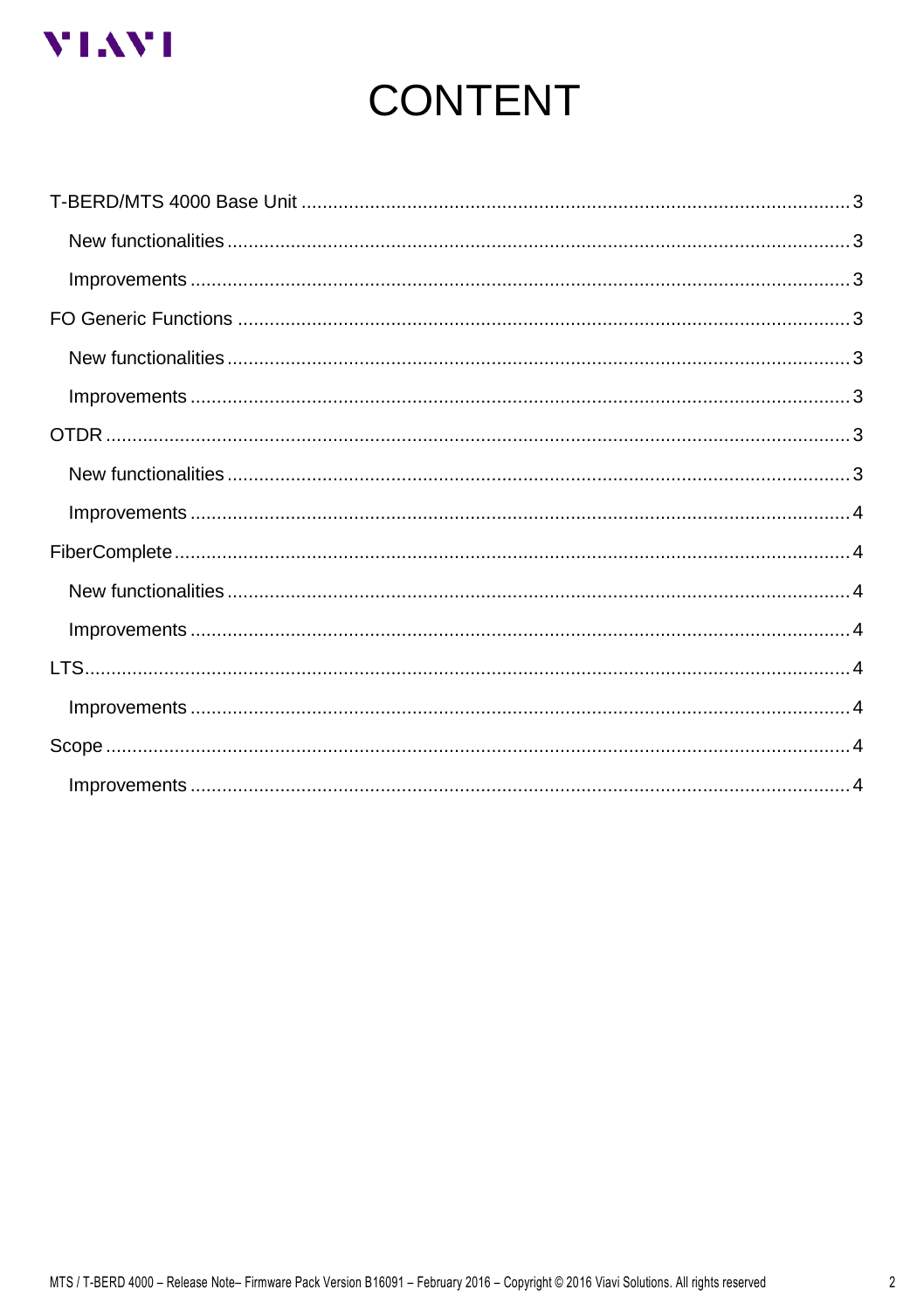# **VIAVI**

# <span id="page-2-0"></span>T-BERD/MTS 4000 Base Unit

#### <span id="page-2-1"></span>*New functionalities*

First Viavi firmware

#### <span id="page-2-2"></span>*Improvements*

- $\triangleright$  Home page with only icon-based user interface
- $\triangleright$  New platform settings structure
- $\triangleright$  New background/colour scheme for indoor/outdoor use
- $\triangleright$  Wifi: Ability to view more than 8 SSIDs
- $\triangleright$  Improved management of ON/OFF button
- $\triangleright$  Better handling of fast & double home key press

## <span id="page-2-3"></span>FO Generic Functions

#### <span id="page-2-4"></span>*New functionalities*

- $\triangleright$  Ability to confirm result storage in case of failed results
- $\triangleright$  Ability to generate automatic directory naming
- $\triangleright$  Configuration files now available for all functions
- $\triangleright$  Directory name now available for each function

#### <span id="page-2-5"></span>*Improvements*

- Refresh of Fiber Id and Cable Id in case of different extremities
- $\triangleright$  Increased number of characters for Job Id (63), Cable/Fiber Id (42) and filename (60)
- $\triangleright$  Addition of warning in case of truncated file naming convention
- $\triangleright$  Improved scroll bar on file explorer
- $\triangleright$  Improved file storage management
- $\triangleright$  Copy of setup for from a given function to all other functions including optical scope
- $\triangleright$  Addition of the firmware version on all configuration file

# <span id="page-2-6"></span>OTDR

#### <span id="page-2-7"></span>*New functionalities*

- Enterprise SLM option
- $\triangleright$  With filtered OTDR, workflow to perform power level measurements followed by in-service OTDR measurements, with associated report generation
- $\triangleright$  Ability to generate a report which includes OTDR & Power level measurements, after an OTDR acquisition
- $\triangleright$  In cursor mode, the auto cursor with auto zoom position the cursors at launch ends with auto zoom adjustment around fiber under test